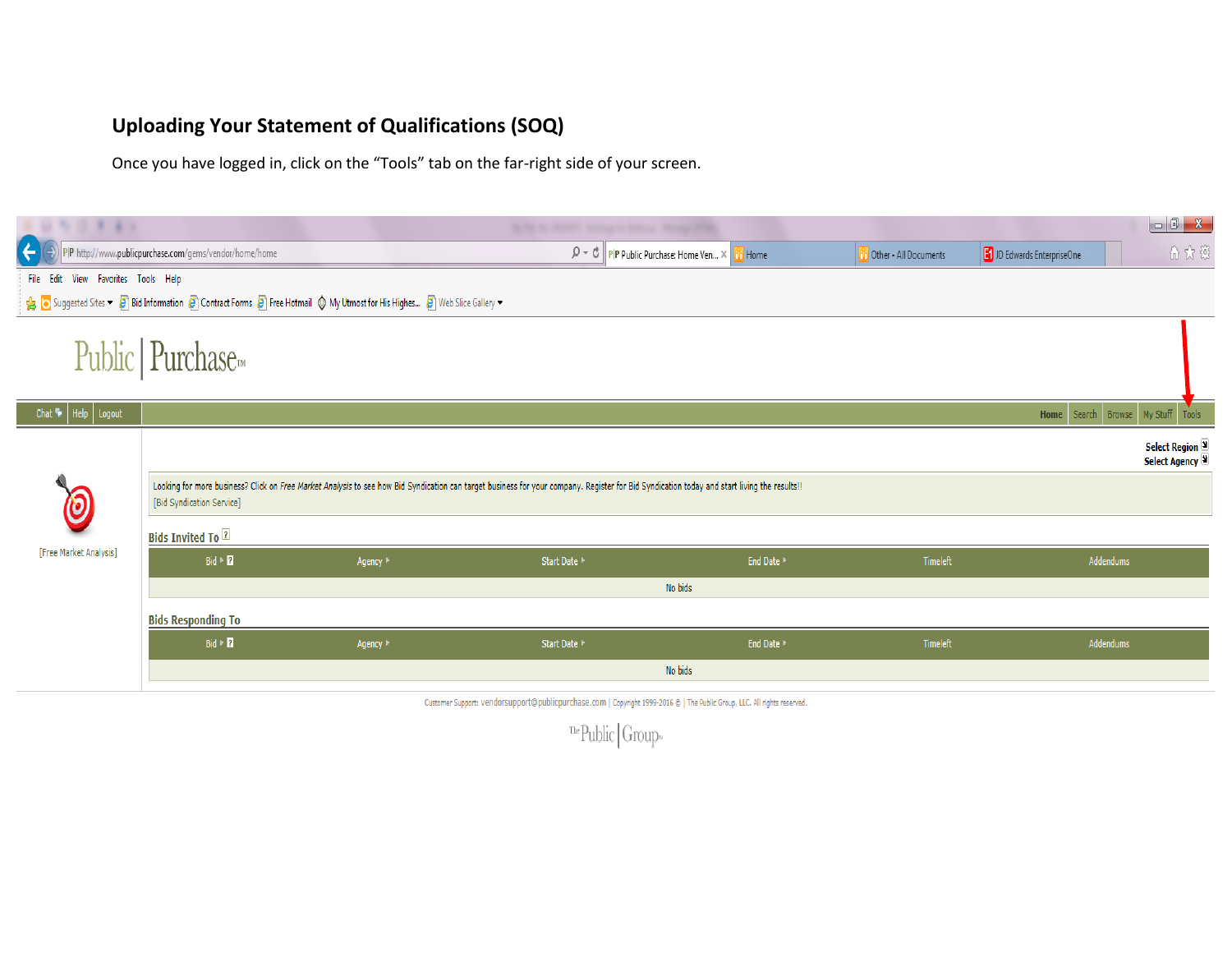Once you're in "Tools", select the "Agencies" tab along the top. This will bring up a search page to search for agencies you have registered with. Enter the name of an agency you have registered with (the seven agencies who are part of the Shared Procurement Portal are City of Bellevue, City of Redmond, City of Issaquah, City of Woodinville, King County Library System, Pacific Hospital Preservation and Development Authority and Sammamish Plateau Water & Sewer District). After entering the name, click "Search". This should bring up the agencies you've registered with below. To the right of the agency name, in the last column, select the "Review" link. This will bring you to your vendor profile.

|                                            | C W 2 is bored<br>٠<br>1 3 4 5 6 5 6 5 6                                                                                       | .                                 | <b>Baronese C. Man</b>                                                                                                   |       |                                                                                                |                          |           |                    | $\begin{array}{ c c c c c } \hline \multicolumn{1}{ c }{\mathbf{C}} & \multicolumn{1}{ c }{\mathbf{X}} \\\hline \end{array}$ |
|--------------------------------------------|--------------------------------------------------------------------------------------------------------------------------------|-----------------------------------|--------------------------------------------------------------------------------------------------------------------------|-------|------------------------------------------------------------------------------------------------|--------------------------|-----------|--------------------|------------------------------------------------------------------------------------------------------------------------------|
| $(\div)$                                   | PIP http://www.publicpurchase.com/gems/vendor/tools/searchAgencies?posting=true&sortBy=&orgName=Bellevue&cdate=&registered=all |                                   | $\mathcal{Q} \times \mathcal{C}$ PP Public Purchase: Agencies                                                            | Home  | Other - All Documents                                                                          | JD Edwards EnterpriseOne |           |                    | 价众德                                                                                                                          |
| View Favorites Tools Help<br>File Edit     |                                                                                                                                |                                   |                                                                                                                          |       |                                                                                                |                          |           |                    |                                                                                                                              |
|                                            | Suggested Sites v 8 Bid Information 8 Contract Forms 8 Free Hotmail 1 My Utmost for His Highes 8 Web Slice Gallery v           |                                   |                                                                                                                          |       |                                                                                                |                          |           |                    |                                                                                                                              |
|                                            | Public   Purchase <sub>m</sub>                                                                                                 |                                   |                                                                                                                          |       |                                                                                                |                          |           |                    |                                                                                                                              |
| Chat $\blacktriangleright$   Help   Logout |                                                                                                                                |                                   |                                                                                                                          |       |                                                                                                |                          |           |                    | Home Search Browse My Stuff Tools                                                                                            |
|                                            |                                                                                                                                |                                   |                                                                                                                          | Admin | Agencies   Classification   Regions   Notifications   Forms   Business Types   Purchase Orders |                          |           |                    |                                                                                                                              |
|                                            | <b>Search for Agencies</b>                                                                                                     |                                   |                                                                                                                          |       |                                                                                                |                          |           |                    |                                                                                                                              |
|                                            | Agency Name: Bellevue<br>New Agencies Since:                                                                                   |                                   | (Your last search was on Sep 22, 2015)                                                                                   |       |                                                                                                |                          |           |                    |                                                                                                                              |
|                                            | <b>Registration Status:</b>                                                                                                    | $ $ All<br>$\checkmark$<br>Search |                                                                                                                          |       |                                                                                                |                          |           |                    |                                                                                                                              |
|                                            |                                                                                                                                | Agency                            |                                                                                                                          |       |                                                                                                | City                     |           | State   Registered |                                                                                                                              |
| Bellevue ISD                               |                                                                                                                                |                                   |                                                                                                                          |       |                                                                                                | Bellevue                 | <b>TX</b> |                    | [View] [Register]                                                                                                            |
| City of Bellevue                           |                                                                                                                                |                                   |                                                                                                                          |       |                                                                                                | Bellevue                 | WA        | ₩                  | [View] [Review]                                                                                                              |
|                                            |                                                                                                                                |                                   | Customer Support: Vendorsupport@publicpurchase.com   Copyright 1999-2016 @   The Public Group, LLC. All rights reserved. |       |                                                                                                |                          |           |                    |                                                                                                                              |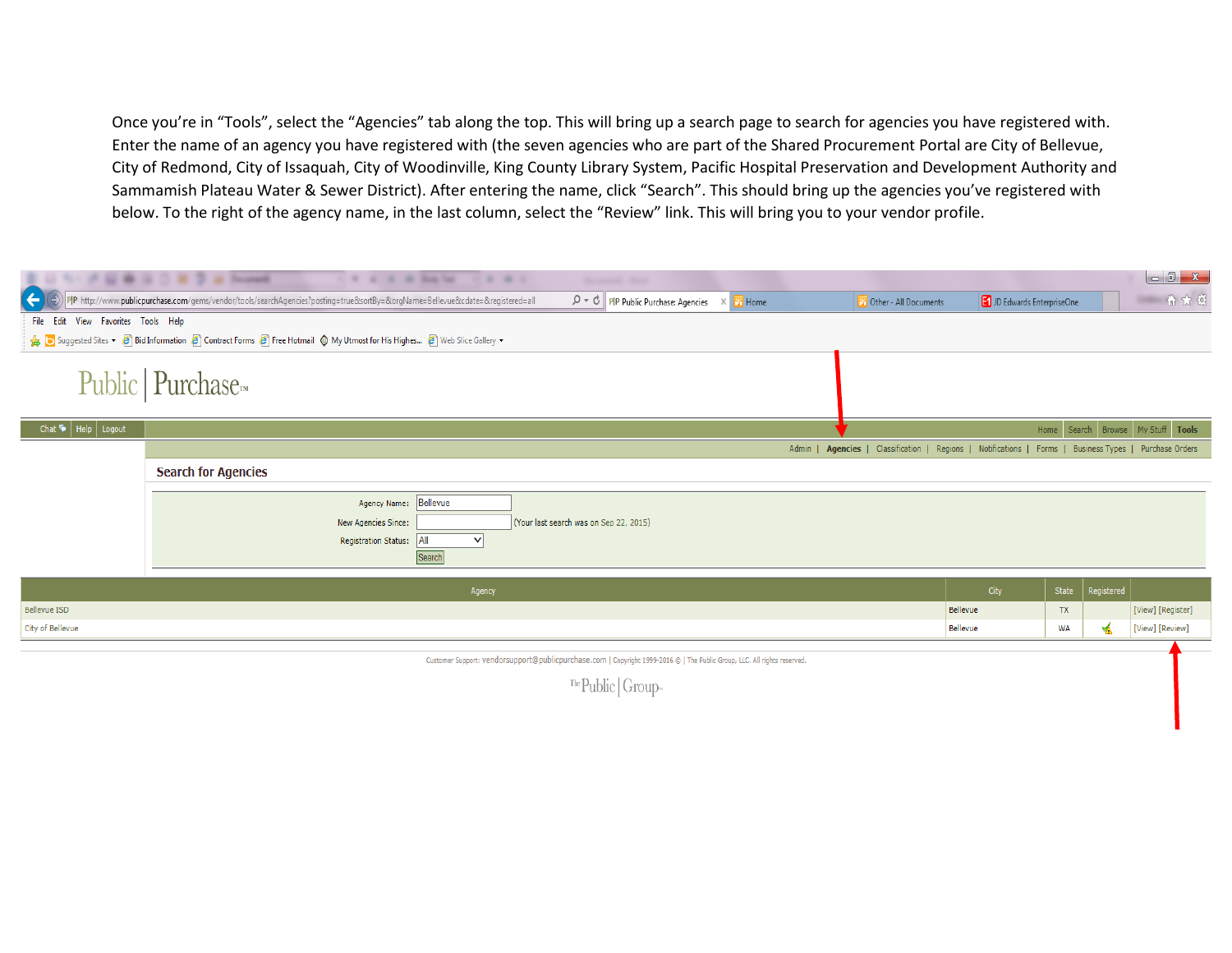Next you will see the five (5) steps in the registration process. To clarify, you are already registered with this agency, but just need to load up your SOQ. To do so, click the "Step 3 SOQ" square.

| C LL B IL C B 3 at Trustees                                                                                                                                                                                                                                            | $\begin{array}{c c c c c c} \hline \multicolumn{1}{ c }{\multicolumn{1}{c }{\multicolumn{1}{c }{\multicolumn{1}{c }{\multicolumn{1}{c}}}} & \multicolumn{1}{c }{\multicolumn{1}{c }{\multicolumn{1}{c }{\multicolumn{1}{c}}}} & \multicolumn{1}{c }{\multicolumn{1}{c }{\multicolumn{1}{c }{\multicolumn{1}{c }{\multicolumn{1}{c}}}} & \multicolumn{1}{c }{\multicolumn{1}{c }{\multicolumn{1}{c }{\multicolumn{1}{c }{\multicolumn{1}{c }{\multicolumn{1$ |
|------------------------------------------------------------------------------------------------------------------------------------------------------------------------------------------------------------------------------------------------------------------------|-------------------------------------------------------------------------------------------------------------------------------------------------------------------------------------------------------------------------------------------------------------------------------------------------------------------------------------------------------------------------------------------------------------------------------------------------------------|
| ww.publicpurchase.com/gems/vendor/agencyRegistration?orgId=160726&dst=/gems/vendor/tools/sea $\mathcal{Q}$ + A PUBLIC GROUP, LLC, THE [US] C PP Public Purchase: Agency Re X FR Participating Agencies<br>D Edwards EnterpriseOne<br><b>Controller</b> - All Documents | 价太多                                                                                                                                                                                                                                                                                                                                                                                                                                                         |
| File Edit View Favorites Tools Help                                                                                                                                                                                                                                    |                                                                                                                                                                                                                                                                                                                                                                                                                                                             |
| Suggested Sites v <sup>2</sup> Bid Information <sup>2</sup> Contract Forms <sup>2</sup> Free Hotmail (0 My Utmost for His Highes <sup>2</sup> Web Slice Gallery v                                                                                                      |                                                                                                                                                                                                                                                                                                                                                                                                                                                             |
|                                                                                                                                                                                                                                                                        |                                                                                                                                                                                                                                                                                                                                                                                                                                                             |

## Public | Purchase

| Chat • Help Logout |                                                                                                                                                                                                                                                   |                               |               |                                           |                        | Home Search Browse My Stuff Tools                                                                                                       |  |  |
|--------------------|---------------------------------------------------------------------------------------------------------------------------------------------------------------------------------------------------------------------------------------------------|-------------------------------|---------------|-------------------------------------------|------------------------|-----------------------------------------------------------------------------------------------------------------------------------------|--|--|
|                    | <b>Registration with City of Bellevue</b>                                                                                                                                                                                                         |                               |               |                                           |                        |                                                                                                                                         |  |  |
|                    | Click any of the steps to directly review its information                                                                                                                                                                                         |                               |               |                                           |                        |                                                                                                                                         |  |  |
|                    | Step 1<br>Introduction                                                                                                                                                                                                                            | Step 2<br>Classification      | Step 3<br>SOQ | Step 4<br><b>Business</b><br><b>Types</b> | Step 5<br>Confirmation |                                                                                                                                         |  |  |
|                    |                                                                                                                                                                                                                                                   | Agency Name: City of Bellevue |               |                                           |                        |                                                                                                                                         |  |  |
|                    | Instructions:                                                                                                                                                                                                                                     |                               |               |                                           |                        |                                                                                                                                         |  |  |
|                    | . This is a one-time process for this agency. Once you are done you will be able to respond to other bids from this agency without having to repeat this step. *<br>. Please click click the "Register" button below to register with the agency. |                               |               |                                           |                        |                                                                                                                                         |  |  |
|                    |                                                                                                                                                                                                                                                   |                               |               |                                           |                        | Save<br>Cancel                                                                                                                          |  |  |
|                    |                                                                                                                                                                                                                                                   |                               |               |                                           |                        | * If an agency updates the information they require from vendors, you may be asked to return to this screen to review your information. |  |  |
|                    |                                                                                                                                                                                                                                                   |                               |               |                                           |                        | Customer Support: Vendorsupport@publicpurchase.com   Copyright 1999-2016 @   The Public Group, LLC. All rights reserved.                |  |  |

 $\sqrt[116]{\cdot}$  Public Group<br/>»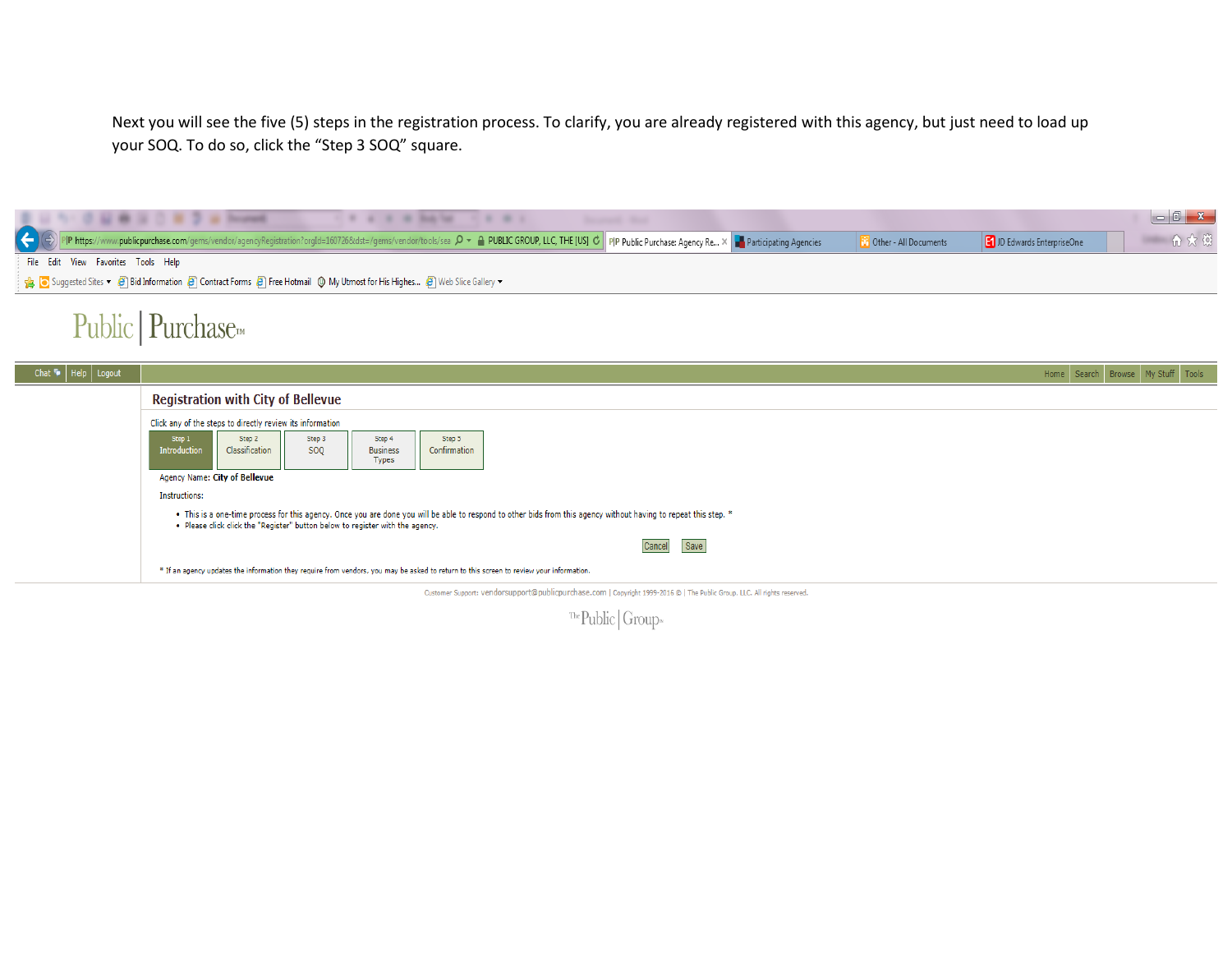You will then see, below the registration steps, a button that says, "Upload File". Click this button to attach your SOQ.

|                                                                                                                                                                | I W W W W Bakter<br>.<br><b>Second Real</b><br>publicpurchase.com/gems/vendor/agencyRegistration?action=show&hen=FILE_UPLOAD&webTxnIc P v A PUBLIC GROUP, LLC, THE [US] C PP Public Purchase: Agency Re X<br><b>Participating Agencies</b>                                                                                                                                                                                                                                                                                                                            | <b>C</b> Other - All Documents | JD Edwards EnterpriseOne | 命众德                               |  |  |  |  |  |
|----------------------------------------------------------------------------------------------------------------------------------------------------------------|-----------------------------------------------------------------------------------------------------------------------------------------------------------------------------------------------------------------------------------------------------------------------------------------------------------------------------------------------------------------------------------------------------------------------------------------------------------------------------------------------------------------------------------------------------------------------|--------------------------------|--------------------------|-----------------------------------|--|--|--|--|--|
| View Favorites Tools Help<br>File Edit<br>Suggested Sites v 8 Bid Information 8 Contract Forms 8 Free Hotmail 1 My Utmost for His Highes 8 Web Slice Gallery v |                                                                                                                                                                                                                                                                                                                                                                                                                                                                                                                                                                       |                                |                          |                                   |  |  |  |  |  |
|                                                                                                                                                                | Public   Purchase <sub>m</sub>                                                                                                                                                                                                                                                                                                                                                                                                                                                                                                                                        |                                |                          |                                   |  |  |  |  |  |
| Help   Logout<br>Chat <sup>to</sup>                                                                                                                            |                                                                                                                                                                                                                                                                                                                                                                                                                                                                                                                                                                       |                                |                          | Home Search Browse My Stuff Tools |  |  |  |  |  |
|                                                                                                                                                                | <b>Registration with City of Bellevue</b>                                                                                                                                                                                                                                                                                                                                                                                                                                                                                                                             |                                |                          |                                   |  |  |  |  |  |
|                                                                                                                                                                | Click any of the steps to directly review its information<br>Step 3<br>Step 2<br>Step 4<br>Step 5<br>Step 1<br>Classification<br>Confirmation<br>SOQ<br>Introduction<br><b>Business</b><br><b>Types</b><br>Vendors who provide engineering, architectural, professional, recreational, IT or legal services are required to upload a Statement of Qualifications (SOQ) to their vendor profile. To find out what information is required<br>"Businesses" and "Roster Information". If you have questions regarding your SOQ, please email procurement@bellevuewa.gov. |                                |                          |                                   |  |  |  |  |  |
|                                                                                                                                                                |                                                                                                                                                                                                                                                                                                                                                                                                                                                                                                                                                                       |                                |                          |                                   |  |  |  |  |  |
|                                                                                                                                                                | File                                                                                                                                                                                                                                                                                                                                                                                                                                                                                                                                                                  | Delete                         | Download                 |                                   |  |  |  |  |  |
|                                                                                                                                                                | There are no files uploaded at this moment                                                                                                                                                                                                                                                                                                                                                                                                                                                                                                                            |                                |                          |                                   |  |  |  |  |  |
|                                                                                                                                                                | Upload File                                                                                                                                                                                                                                                                                                                                                                                                                                                                                                                                                           |                                |                          |                                   |  |  |  |  |  |

Customer Support: Vendorsupport@publicpurchase.com | Copyright 1999-2016 © | The Public Group, LLC. All rights reserved.

**Back** 

Cancel

Save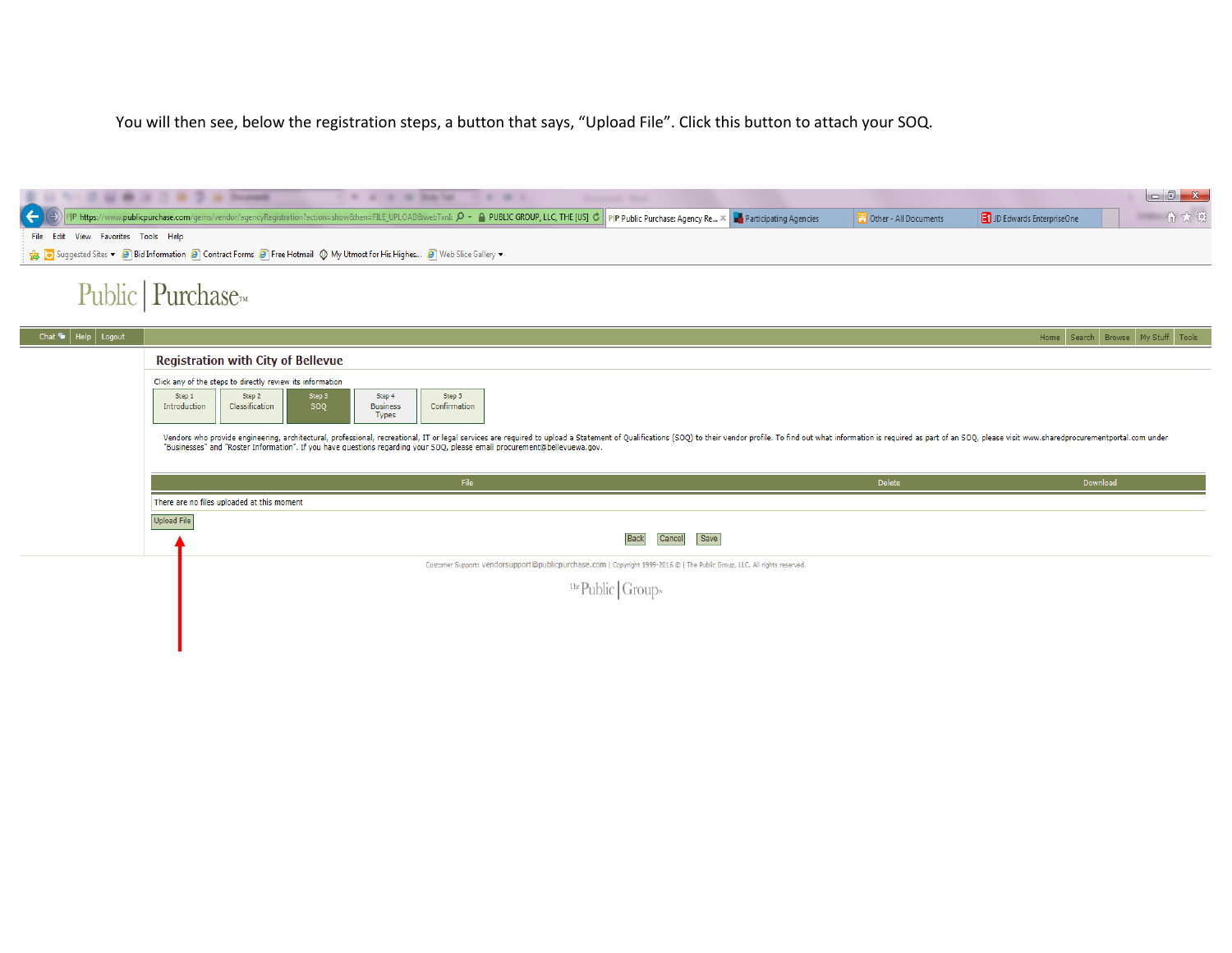Once you've attached your file, you should see it listed right above the "Upload File" button (see below). Click "Save" when done. You will automatically be taken to the next step in registration; "Step 4 Business Types". Since you have already registered, scroll to the bottom of this page and select "Save".

| 52 M 32 D W 2 W Promote<br>.<br><b>Security State</b>                                                                                                                                                                                                                                                                                                      |          |                                   |  |  |  |  |  |  |  |  |
|------------------------------------------------------------------------------------------------------------------------------------------------------------------------------------------------------------------------------------------------------------------------------------------------------------------------------------------------------------|----------|-----------------------------------|--|--|--|--|--|--|--|--|
| 命众德<br>$\leftarrow$<br>D Edwards EnterpriseOne<br><b>Community</b> Other - All Documents                                                                                                                                                                                                                                                                   |          |                                   |  |  |  |  |  |  |  |  |
| File Edit<br>View Favorites Tools Help                                                                                                                                                                                                                                                                                                                     |          |                                   |  |  |  |  |  |  |  |  |
| Suggested Sites v @ Bid Information @ Contract Forms @ Free Hotmail @ My Utmost for His Highes @ Web Slice Gallery v                                                                                                                                                                                                                                       |          |                                   |  |  |  |  |  |  |  |  |
| Public   Purchase <sub>™</sub>                                                                                                                                                                                                                                                                                                                             |          |                                   |  |  |  |  |  |  |  |  |
| $\text{Help}$ Logout<br>Chat $\bullet$                                                                                                                                                                                                                                                                                                                     |          | Home Search Browse My Stuff Tools |  |  |  |  |  |  |  |  |
| <b>Registration with City of Bellevue</b>                                                                                                                                                                                                                                                                                                                  |          |                                   |  |  |  |  |  |  |  |  |
| Click any of the steps to directly review its information                                                                                                                                                                                                                                                                                                  |          |                                   |  |  |  |  |  |  |  |  |
| Step 2<br>Step 3<br>Step 1<br>Step 4<br>Step 5<br>Classification<br>Confirmation<br>SOQ<br>Introduction<br><b>Business</b><br>Types                                                                                                                                                                                                                        |          |                                   |  |  |  |  |  |  |  |  |
| Vendors who provide engineering, architectural, professional, recreational, IT or legal services are required to upload a Statement of Qualifications (SOQ) to their vendor profile. To find out what information is required<br>"Businesses" and "Roster Information". If you have questions regarding your SOQ, please email procurement@bellevuewa.gov. |          |                                   |  |  |  |  |  |  |  |  |
| File                                                                                                                                                                                                                                                                                                                                                       | Delete   | Download                          |  |  |  |  |  |  |  |  |
| Sample SOQ.pdf                                                                                                                                                                                                                                                                                                                                             | [delete] | [download]                        |  |  |  |  |  |  |  |  |
| Upload File<br>Save<br><b>Back</b><br>Cancel                                                                                                                                                                                                                                                                                                               |          |                                   |  |  |  |  |  |  |  |  |
| Customer Support: vendorsupport@publicpurchase.com   Copyright 1999-2016 @   The Public Group, LLC. All rights reserved.                                                                                                                                                                                                                                   |          |                                   |  |  |  |  |  |  |  |  |